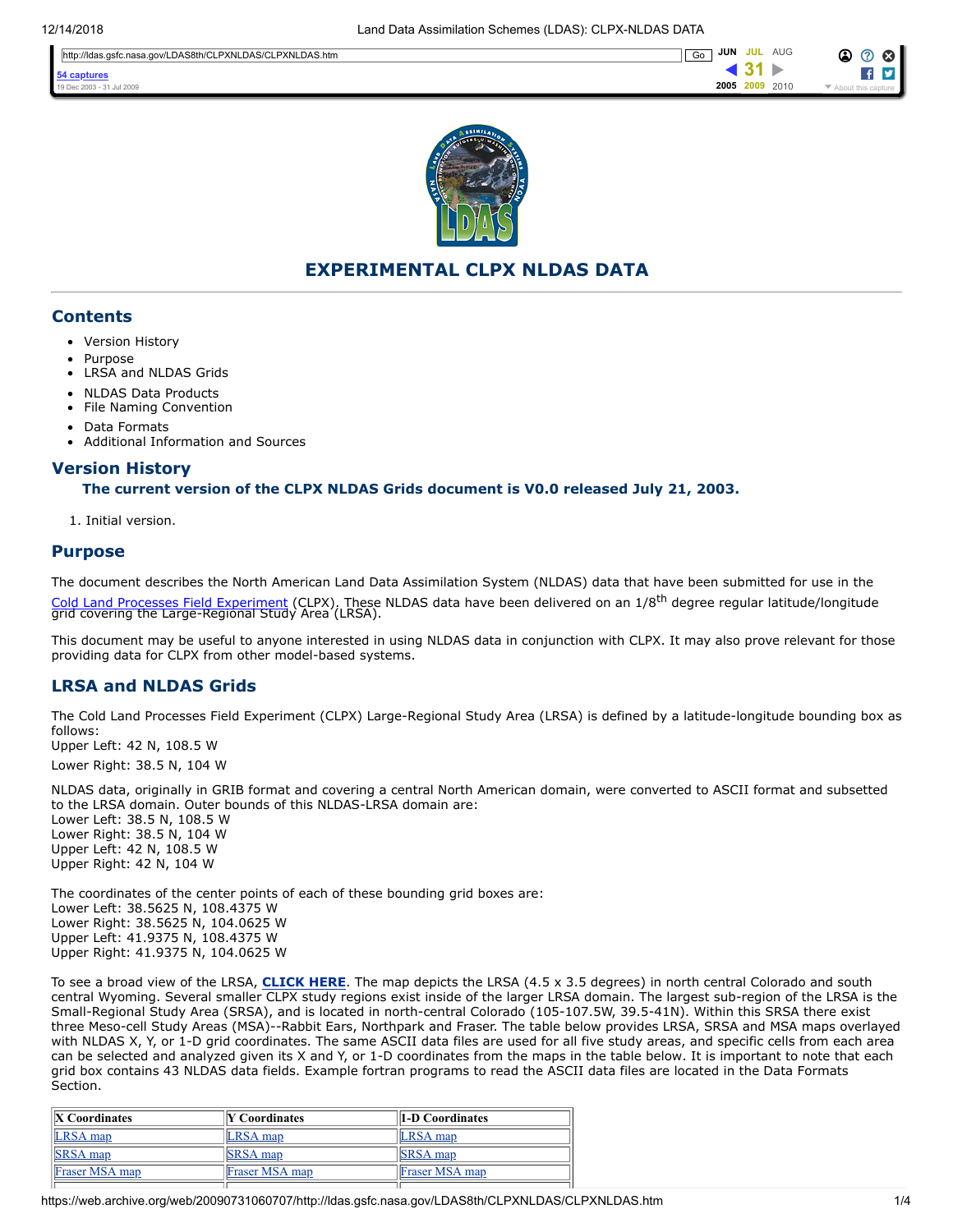The 1/8th degree data grid features a Y dimension of 28 rows, and an X dimension of 36 columns. The resolution in the Y direction of each 1/8th degree NLDAS pixel is 13899 meters over the whole domain. The resolution in the X direction ranges from 10878 meters at the southern edge of the LRSA to 10329 meters at the northern edge of the LRSA (it decreases as the distance between longitude lines decreases). The following may be useful grid defining equations:

 $Row = [(Latitude - 38.5625) / Resolution_in degrees] + 1$ 

 $Column =  $[108.4375 + \text{Longitude}] / \text{Resolution in degrees}]$   
Latitude =  $[98.5625] + [(Rowe1)] * \text{Resolution_in degrees}]$$ 

Longitude = [(Column - 1) \* Resolution\_in\_degrees] - 108.4375 Note: Lat/Lon represents gridbox centerpoints, and longitude is negative

Within each of the 43 records, there exist 1008 elements. If you are looking for a specific element within each record given a specified center-point latitude/longitude, use the following equation:

Element#=[36\*(Latitude-38.5625)/Resolution in degrees]+[(Longitude+108.4375)/Resolution in degrees]+1

# <span id="page-1-0"></span>**NLDAS Data Products**

The NLDAS data set contains 43 model and observation-based fields produced by the LDAS uncoupled modeling system at the NASA Goddard Space Flight Center using the Mosaic Land Surface Model (LSM). The experimental real-time data sets available via Anonymous FTP to hsbserv.gsfc.nasa.gov/NLDAS/CLPX/ cover the time period from January 1, 2001 through August 1, 2003. These 43 data sets are described in the table below. While most of the forcing variables (listed in the table below) are derived from the National Centers for Environmental Prediction's (NCEP) Eta Data Assimilation System (EDAS), precipitation and solar radiation are based on GOES SW and Stage II /CPC observations when such data is available. Non-forcing variables listed in the table below are output from the Mosaic LSM. All data sets feature a spatial resolution of 1/8<sup>th</sup> degree on a regular latitude/longitude grid with an hourly temporal resolution.

The table below identifies the attributes of the data that are located in the ASCII text files:

| Record #        | Variable                                | <b>Units</b>                     | <b>Positive Sign Convention</b> | Time          | Height                  |
|-----------------|-----------------------------------------|----------------------------------|---------------------------------|---------------|-------------------------|
|                 | Aerodynamic Conductance                 | $\overline{\text{MS}}$           | Always                          | Instantaneous | Surface                 |
| 2               | Convective Precipitation                | Kg/m2                            | Always                          | Accumulation  | Surface                 |
| 3               | Surface Albedo                          | $\overline{\frac{0}{6}}$         | Always                          | Instantaneous | Surface                 |
| 4               | Rainfall (Unfrozen Precipitation)       | Kg/m2                            | Always                          | Accumulation  | Surface                 |
| 5               | Snowfall (Frozen Precipitation)         | Kg/m2                            | Always                          | Accumulation  | Surface                 |
| 6               | Average Surface Temperature             | $\overline{\mathrm{K}}$          | Always                          | Instantaneous | Surface                 |
| 7               | Subsurface Runoff                       | Kg/m2                            | Exit Grid Box                   | Accumulation  | <b>Bottom Of Column</b> |
| 18              | Canopy Conductance                      | M/S                              | Always                          | Instantaneous | Surface                 |
| $\overline{9}$  | Plant Canopy Surface Water Storage      | Kg/m2                            | Always                          | Instantaneous | Surface                 |
| $\overline{10}$ | Downward Longwave Radiation Flux        | W/m2                             | Always                          | Average       | Surface                 |
| 11              | Downward Solar Radiation Flux           | W/m2                             | Always                          | Average       | Surface                 |
| $\overline{12}$ | Bare Soil Evaporation                   | W/m2                             | Upward                          | Average       | Surface                 |
| $\overline{13}$ | Canopy Surface Water Evaporation        | W/m2                             | Upward                          | Average       | Surface                 |
| $\overline{14}$ | <b>Total Evaporation (All Sources)</b>  | Kg/m2                            | Upward                          | Accumulation  | Surface                 |
| $\overline{15}$ | Ground Heat Flux                        | W/m2                             | Upward                          | Average       | Surface                 |
| $\overline{16}$ | Leaf Area Index (LAI)                   |                                  | Always                          | Instantaneous | Surface                 |
| $\overline{17}$ | <b>Latent Heat Flux</b>                 | W/m2                             | Upward                          | Average       | Surface                 |
| $\overline{18}$ | <b>Total Soil Column Wetness</b>        | $\overline{\frac{0}{6}}$         | Always                          | Instantaneous | $0-200$ cm              |
| $ 19\rangle$    | <b>Root Zone Wetness</b>                | $\overline{\frac{0}{6}}$         | Always                          | Instantaneous | $0-40cm$                |
| 20              | Net Long Wave Radiation                 | W/m2                             | Upward                          | Average       | Surface                 |
| $\overline{21}$ | Net Short Wave Radiation                | W/m2                             | Upward                          | Average       | Surface                 |
| 22              | Surface Press (Not Adjusted To Sea Lvl) | Pa                               | Always                          | Instantaneous | Surface                 |
| $\overline{23}$ | Snow Sublimation                        | W/m2                             | Upward                          | Average       | Surface                 |
| $\overline{24}$ | Sensible Heat Flux                      | W/m2                             | Upward                          | Average       | Surface                 |
| $\overline{25}$ | Snow Depth                              | $\overline{\mathsf{M}}$          | Always                          | Instantaneous | Surface                 |
| 26              | Snow Phase Change Heat Flux             | W/m2                             | Solid To Liquid                 | Average       | Surface                 |
| $\overline{27}$ | Snow Melt                               | Kg/m2                            | Solid To Liquid                 | Accumulation  | Surface                 |
| 28              | Snow Cover                              | $\sqrt{0}$                       | Always                          | Instantaneous | Surface                 |
| 29              | Layer 1 Soil Moisture                   | Kg/m2                            | Always                          | Instantaneous | $0-10cm$                |
| 30              | Layer 2 Soil Moisture                   | Kg/m2                            | Always                          | Instantaneous | 10-40cm                 |
| $\overline{31}$ | Layer 3 Soil Moisture                   | $\overline{\text{Kg}}/\text{m2}$ | Always                          | Instantaneous | 40-200cm                |
| $\overline{32}$ | <b>Total Soil Column Wetness</b>        | $\frac{0}{6}$                    | Always                          | Instantaneous | $0-200$ cm              |
| $\overline{33}$ | Root Zone Soil Moisture                 | Kg/m2                            | Always                          | Instantaneous | $\overline{0-40cm}$     |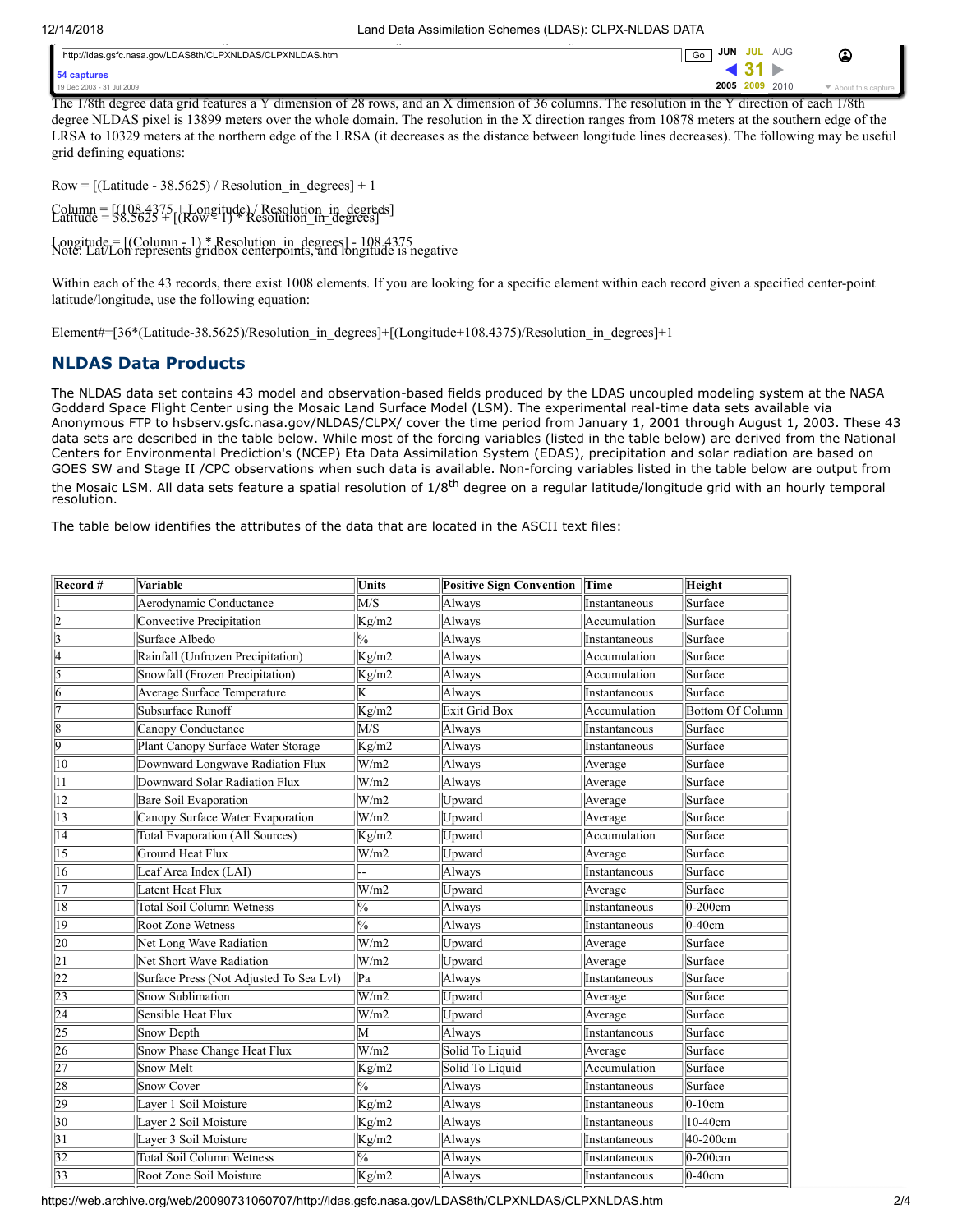| 37 | Two Meter Temperature     |       | Alwavs    | <b>Instantaneous</b>   | 2 Meters  |
|----|---------------------------|-------|-----------|------------------------|-----------|
| 38 | Canopy Transpiration      | W/m2  | Upward    | <i>Average</i>         | Surface   |
| 39 | Deep Soil Temperature     |       | Always    | <b>Instantaneous</b>   | Deep Soil |
| 40 | U Wind Component          | M/S   | Eastward  | Instantaneous          | 10 Meters |
| 4  | Vegetation Greenness      |       | Always    | <i>l</i> Instantaneous | Surface   |
| 42 | <b>V</b> Wind Component   | M/S   | Northward | <i>l</i> Instantaneous | 10 Meters |
| 43 | Snowpack Water Equivalent | Kg/m2 | Always    | <b>IInstantaneous</b>  | Surface   |

## **File Naming Convention**

Each hourly ASCII file is approximately 350 KB. For easier access, these hourly files have been tarred/gzipped by month, and placed onto an anonymous ftp server (monthly file size  $= 60$  Megabytes). Once the files from the ftp server have been gunzipped and untarred by month, NLDAS ASCII data files have file names in the following form:

#### <year><month><day>.<time>.mosaic.text

example: 20010409.18.mosaic.text

where

<span id="page-2-0"></span>**<year>** is the four digit year the data were acquired, e.g., "2001". **<month>** is the two digit month of year the data were acquired, e. <sup>04</sup> is April.

**<day>** is the two digit day of the month the data were acquired, e.g., "09" for the 9<sup>th</sup> day of April.<br><hour> is the two digit UTC hour of the data. The time is 18Z in the example.

### **Data Formats**

For the CLPX project, the data have been converted from GRIB to ASCII format. Two sample FORTRAN programs are provided for reading CLPX-NLDAS ASCII gridded data. First, a 2-D Sample FORTRAN program is provided for reading the data into a 2-D X,Y (36,28) array. Second, a 1-D Sample FORTRAN program is provided for reading the data into a 1-D (1008) array.

#### **How to read the data**

NLDAS data are stored in individual ASCII data files, with one file per hour. Within each hourly file, 43 data variables are stored in rowmajor order, starting at the lower-left coordinate. The data can be read in using the real Fortran format type.

The first line in the ASCII data sets represents the total number of columns (36) and rows (28) for the 1<sup>st</sup> data record.

Lines 2-1009 (1008 elements) contain the 1<sup>st</sup> record's data, with line 2 containing the lower-left corner data (with a center point at latitude 38.5625 N, longitude 108.4375 W) and line 1009 containing the upper-right corner data (with a center point at 41.9375 N, 104.0625 W). From west to east, all columns in the 1<sup>st</sup> row (bottom, southernmost row) are read first, then all columns in 2<sup>nd</sup> row, etc. until the northernmost row  $(28)$  is read.

Line 1010 contains the total number of columns and rows for the  $2^{nd}$  record. Lines 1011-2018 contain the  $2^{nd}$  record's data as described previously.

<span id="page-2-1"></span>This process is repeated until all 43 data records (43387 lines) have been read for this hour.

## **Additional sources of information concerning the LDAS project:**

Project Website: [http://ldas.gsfc.nasa.gov/](https://ldas.gsfc.nasa.gov/)

#### **Overview Papers**

Mitchell, K., P. R. Houser, E. Wood, J. Schaake, D. Tarpley, D. Lettenmaier, W. Higgins, C. Marshall, D. Lohmann, M. Ek, B. A. Cosgrove, J. K. Entin, Q. Duan, R. Pinker, A. Robock, F. Habets, K. Vinnikov, GCIP Land Data Assimilation System (LDAS) project now underway, *GEWEX News*, Vol 9, No. 4, pp 3-6, 1999.

Mitchell, K. E., D. Lohmann, P. R. Houser, E. F. Wood, A. Robock, J. Schaake, B. A. Cosgrove, J. Sheffield, L. Luo, Q. Duan, D. Lettenmaier, R. T. Pinker, J. D. Tarpley, R. W. Higgins, J. Meng, C. Marshall, A. Bailey, F. Wen, and J. K. Entin, The multi-institution North American Land Data Assimilation System (NLDAS): Utilizing multiple GCIP products and partners in a continental distributed hydrological modeling system, *J. Geophys. Res.*, (submitted) 2003.

#### **Forcing Paper**

Cosgrove, B. A., D. Lohmann, K. E. Mitchell, P. R. Houser, E. F. Wood, J. C. Schaake, A. Robock, C. Marshall, J. Sheffield, Q. Duan, L. Luo, R. W. Higgins, R. T. Pinker, J. D. Tarpley, and J. Meng, Real-time and retrospective forcing in the North American Land Data Assimilation System (NLDAS) Project, J. Geophys. Res., (accepted) 2003.